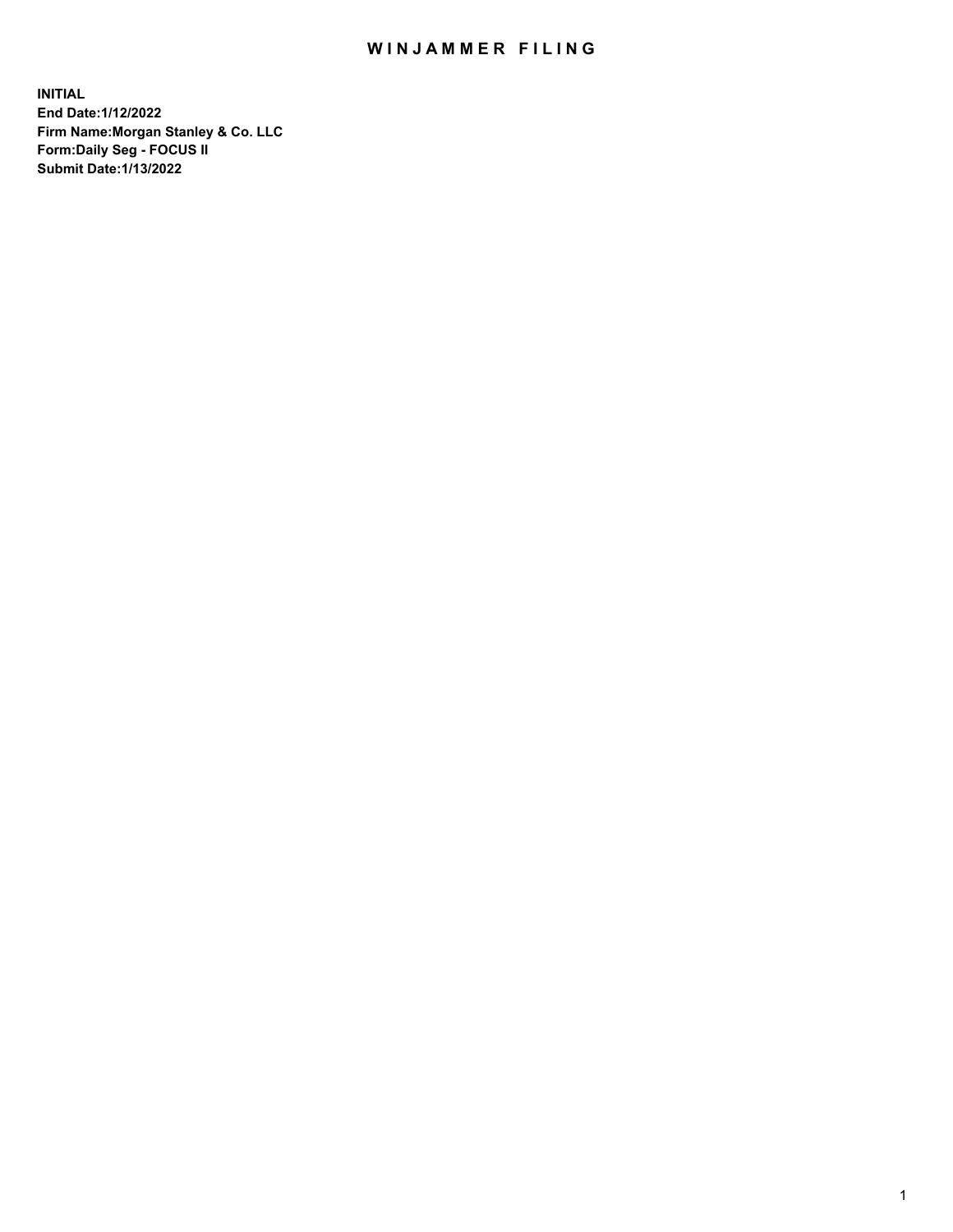**INITIAL End Date:1/12/2022 Firm Name:Morgan Stanley & Co. LLC Form:Daily Seg - FOCUS II Submit Date:1/13/2022 Daily Segregation - Cover Page**

| Name of Company                                                                                          | Morgan Stanley & Co. LLC     |
|----------------------------------------------------------------------------------------------------------|------------------------------|
| <b>Contact Name</b>                                                                                      | <b>Ikram Shah</b>            |
| <b>Contact Phone Number</b>                                                                              | 212-276-0963                 |
| <b>Contact Email Address</b>                                                                             | Ikram.shah@morganstanley.com |
|                                                                                                          |                              |
| FCM's Customer Segregated Funds Residual Interest Target (choose one):<br>a. Minimum dollar amount: ; or | 235,000,000                  |
| b. Minimum percentage of customer segregated funds required:% ; or                                       | <u>0</u>                     |
| c. Dollar amount range between: and; or                                                                  | <u>00</u>                    |
| d. Percentage range of customer segregated funds required between: % and %.                              | 0 Q                          |
| FCM's Customer Secured Amount Funds Residual Interest Target (choose one):                               |                              |
| a. Minimum dollar amount: ; or                                                                           | 140,000,000                  |
| b. Minimum percentage of customer secured funds required:%; or                                           | <u>0</u>                     |
| c. Dollar amount range between: and; or                                                                  | <u>00</u>                    |
| d. Percentage range of customer secured funds required between:% and%.                                   | 0 <sup>0</sup>               |
| FCM's Cleared Swaps Customer Collateral Residual Interest Target (choose one):                           |                              |
| a. Minimum dollar amount: ; or                                                                           | 92,000,000                   |
| b. Minimum percentage of cleared swaps customer collateral required:% ; or                               | <u>0</u>                     |
| c. Dollar amount range between: and; or                                                                  | <u>00</u>                    |
| d. Percentage range of cleared swaps customer collateral required between:% and%.                        | 0 <sub>0</sub>               |

Attach supporting documents CH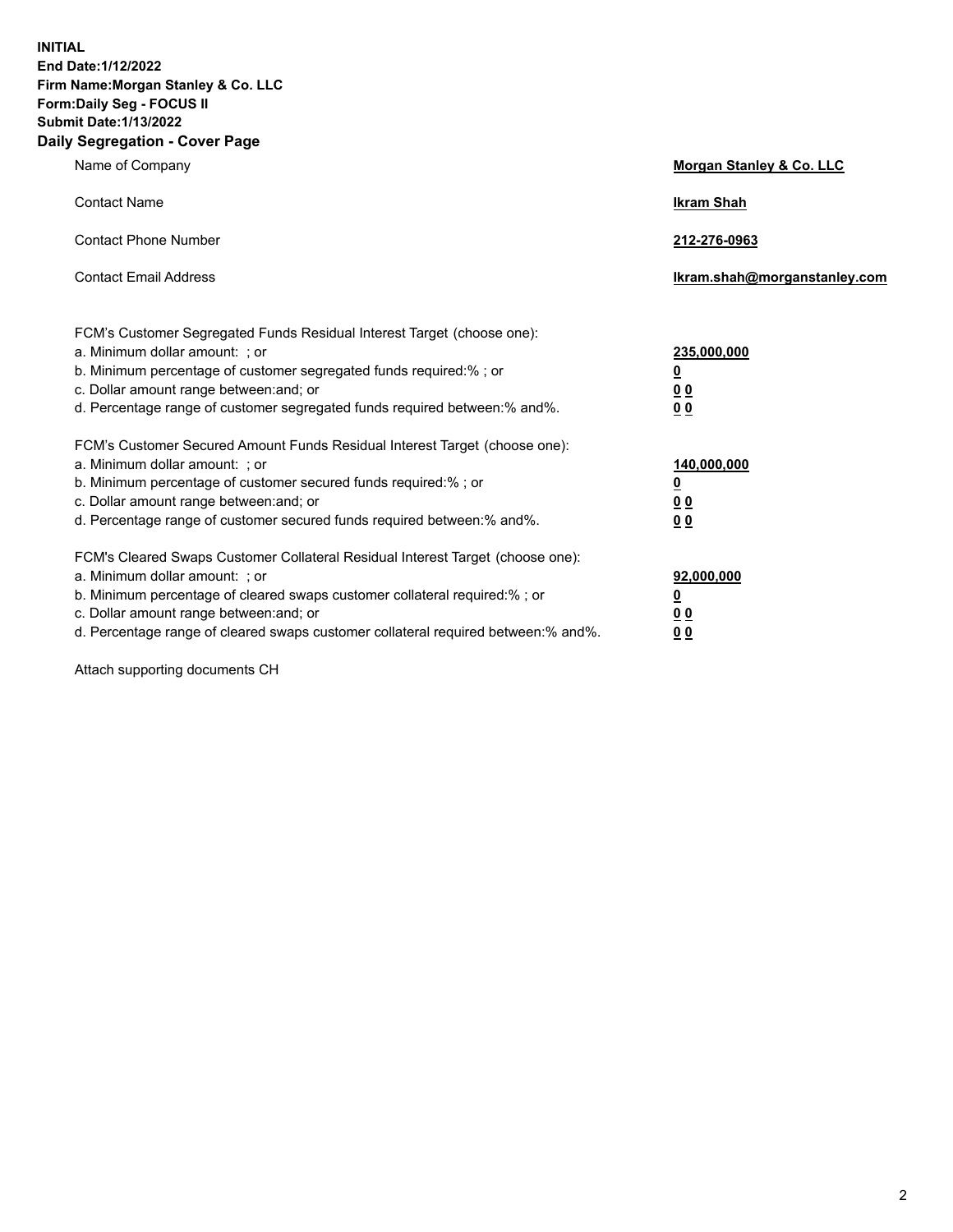## **INITIAL End Date:1/12/2022 Firm Name:Morgan Stanley & Co. LLC Form:Daily Seg - FOCUS II Submit Date:1/13/2022 Daily Segregation - Secured Amounts** Foreign Futures and Foreign Options Secured Amounts

Amount required to be set aside pursuant to law, rule or regulation of a foreign government or a rule of a self-regulatory organization authorized thereunder

- 1. Net ledger balance Foreign Futures and Foreign Option Trading All Customers A. Cash **5,457,055,192** [7315]
	- B. Securities (at market) **1,864,505,884** [7317]
- 2. Net unrealized profit (loss) in open futures contracts traded on a foreign board of trade **1,074,444,340** [7325]
- 3. Exchange traded options
	- a. Market value of open option contracts purchased on a foreign board of trade **23,142,443** [7335]
	- b. Market value of open contracts granted (sold) on a foreign board of trade **-14,198,308** [7337]
- 4. Net equity (deficit) (add lines 1. 2. and 3.) **8,404,949,551** [7345]
- 5. Account liquidating to a deficit and account with a debit balances gross amount **54,679,638** [7351] Less: amount offset by customer owned securities **-43,406,598** [7352] **11,273,040**
- 6. Amount required to be set aside as the secured amount Net Liquidating Equity Method (add lines 4 and 5)
- 7. Greater of amount required to be set aside pursuant to foreign jurisdiction (above) or line 6.

## FUNDS DEPOSITED IN SEPARATE REGULATION 30.7 ACCOUNTS

- 1. Cash in banks
	- A. Banks located in the United States **470,617,206** [7500]
	- B. Other banks qualified under Regulation 30.7 **400,304,410** [7520] **870,921,616**
- 2. Securities
	- A. In safekeeping with banks located in the United States **452,603,776** [7540]
	- B. In safekeeping with other banks qualified under Regulation 30.7 **112,064,299** [7560] **564,668,075**
- 3. Equities with registered futures commission merchants
	-
	- B. Securities **0** [7590]
	- C. Unrealized gain (loss) on open futures contracts **2,916,732** [7600]
	- D. Value of long option contracts **0** [7610]
	- E. Value of short option contracts **0** [7615] **9,402,842** [7620]
- 4. Amounts held by clearing organizations of foreign boards of trade
	- A. Cash **0** [7640]
	- B. Securities **0** [7650]
	- C. Amount due to (from) clearing organization daily variation **0** [7660]
	- D. Value of long option contracts **0** [7670]
	- E. Value of short option contracts **0** [7675] **0** [7680]
- 5. Amounts held by members of foreign boards of trade
	-
	-
	- C. Unrealized gain (loss) on open futures contracts **1,071,527,608** [7720]
	- D. Value of long option contracts **23,142,443** [7730]
	-
- 6. Amounts with other depositories designated by a foreign board of trade **0** [7760]
- 7. Segregated funds on hand **0** [7765]
- 8. Total funds in separate section 30.7 accounts **8,632,280,727** [7770]
- 9. Excess (deficiency) Set Aside for Secured Amount (subtract line 7 Secured Statement Page 1 from Line 8)
- 10. Management Target Amount for Excess funds in separate section 30.7 accounts **140,000,000** [7780]
- 11. Excess (deficiency) funds in separate 30.7 accounts over (under) Management Target **76,058,136** [7785]

[7354] **8,416,222,591** [7355]

**8,416,222,591** [7360]

[7530]

[7570]

A. Cash **6,486,110** [7580]

 A. Cash **4,806,978,643** [7700] B. Securities **1,299,837,808** [7710] E. Value of short option contracts **-14,198,308** [7735] **7,187,288,194** [7740] **216,058,136** [7380]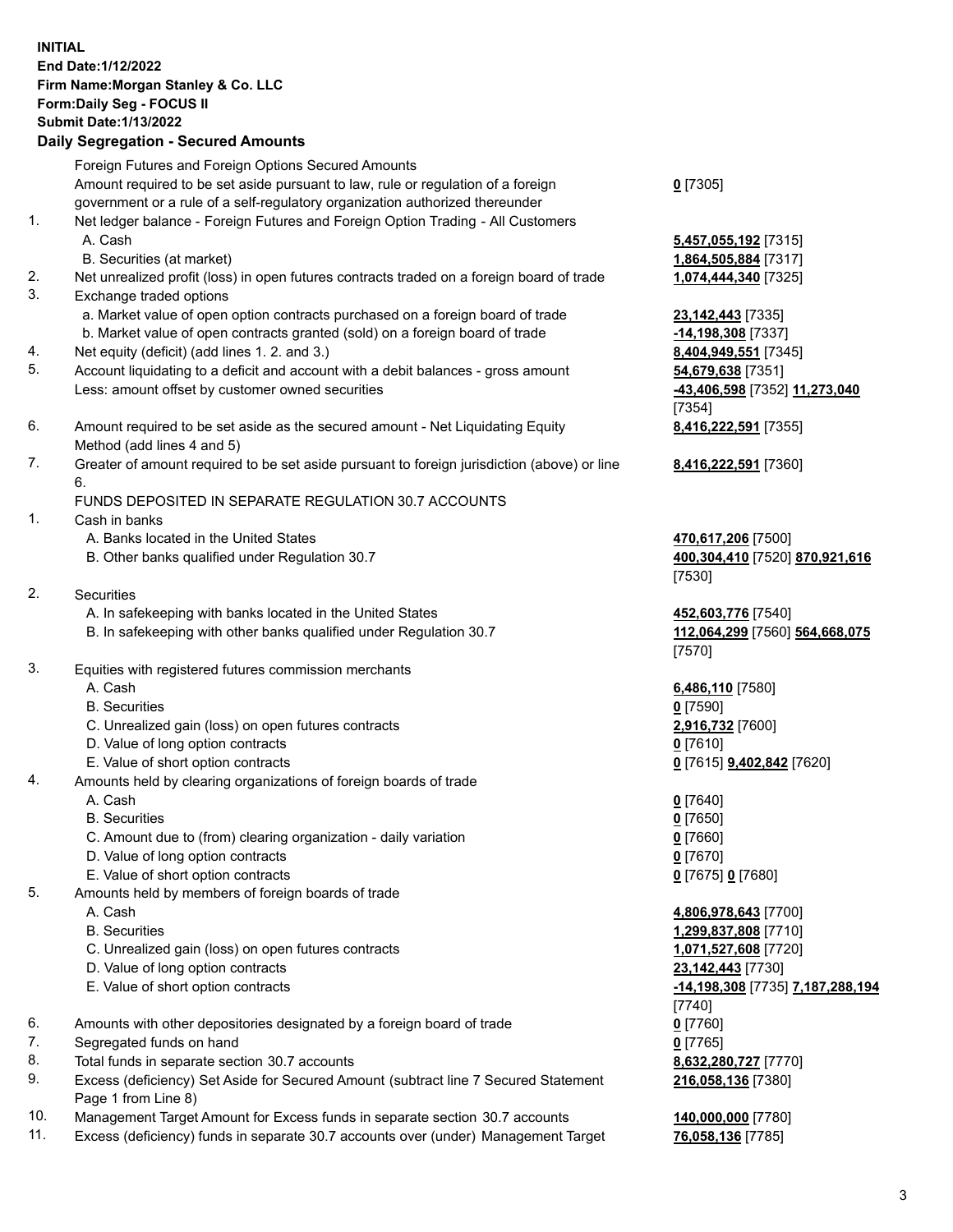**INITIAL End Date:1/12/2022 Firm Name:Morgan Stanley & Co. LLC Form:Daily Seg - FOCUS II Submit Date:1/13/2022 Daily Segregation - Segregation Statement** SEGREGATION REQUIREMENTS(Section 4d(2) of the CEAct) 1. Net ledger balance A. Cash **16,277,469,846** [7010] B. Securities (at market) **6,927,667,592** [7020] 2. Net unrealized profit (loss) in open futures contracts traded on a contract market **676,368,631** [7030] 3. Exchange traded options A. Add market value of open option contracts purchased on a contract market **1,292,757,136** [7032] B. Deduct market value of open option contracts granted (sold) on a contract market **-628,478,517** [7033] 4. Net equity (deficit) (add lines 1, 2 and 3) **24,545,784,688** [7040] 5. Accounts liquidating to a deficit and accounts with debit balances - gross amount **212,384,245** [7045] Less: amount offset by customer securities **-210,482,997** [7047] **1,901,248** [7050] 6. Amount required to be segregated (add lines 4 and 5) **24,547,685,936** [7060] FUNDS IN SEGREGATED ACCOUNTS 7. Deposited in segregated funds bank accounts A. Cash **3,122,118,002** [7070] B. Securities representing investments of customers' funds (at market) **0** [7080] C. Securities held for particular customers or option customers in lieu of cash (at market) **2,370,849,530** [7090] 8. Margins on deposit with derivatives clearing organizations of contract markets A. Cash **14,234,678,834** [7100] B. Securities representing investments of customers' funds (at market) **0** [7110] C. Securities held for particular customers or option customers in lieu of cash (at market) **4,403,558,102** [7120] 9. Net settlement from (to) derivatives clearing organizations of contract markets **-20,697,675** [7130] 10. Exchange traded options A. Value of open long option contracts **1,292,757,136** [7132] B. Value of open short option contracts **-628,478,517** [7133] 11. Net equities with other FCMs A. Net liquidating equity **5,225,473** [7140] B. Securities representing investments of customers' funds (at market) **0** [7160] C. Securities held for particular customers or option customers in lieu of cash (at market) **0** [7170] 12. Segregated funds on hand **153,259,960** [7150] 13. Total amount in segregation (add lines 7 through 12) **24,933,270,845** [7180] 14. Excess (deficiency) funds in segregation (subtract line 6 from line 13) **385,584,909** [7190] 15. Management Target Amount for Excess funds in segregation **235,000,000** [7194]

16. Excess (deficiency) funds in segregation over (under) Management Target Amount Excess

**150,584,909** [7198]